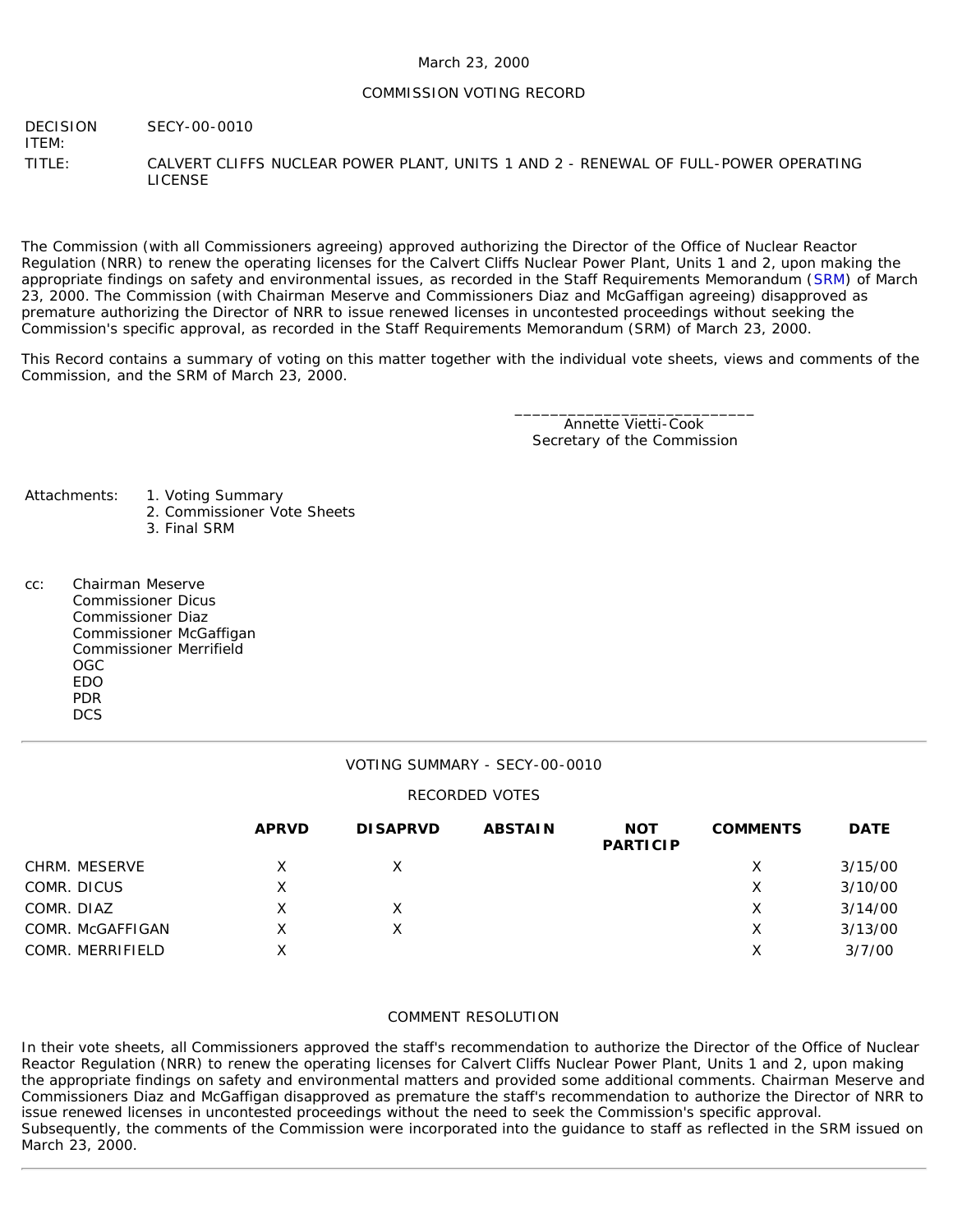# **Commissioner Comments on [SECY-00-0010](http://www.nrc.gov/reading-rm/doc-collections/commission/secys/2000/secy2000-0010/2000-0010scy.html)**

### **Chairman Meserve**

1. I approve the staff's recommendation to authorize the Director of the Office of Nuclear Reactor Regulation to renew the licenses for Calvert Cliffs Nuclear Power Plant, Units 1 and 2, upon making the appropriate findings on safety and environmental matters. I commend the staff for the quality of this initial license renewal review, and for meeting the aggressive schedule established for its completion.

The staff should report to the Commission on the resolution of the consideration of severe accident mitigation alternatives.

2. I disapprove the staff's recommendation to authorize the Director of NRR to issue renewed licenses in uncontested proceedings. I concur with Commissioner McGaffigan's comments on this issue, and would also support reconsidering delegation authority to the Director of NRR after several more plants have gone through the license renewal process.

## **Commissioner Diaz**

I approve the staff's recommendation that the Commission authorize the renewal of the operating licenses for the Calvert Cliffs Nuclear Power Plant, Unit 1 and 2. The staff is to be commended for its exacting review of these first renewal applications and for its dedication in meeting the milestones for timely completion of its safety and environmental analyses. The results of the review also reflect well on the licensee's ability, and its confidence in the ability of its workforce, to meet the requirements for safe extension of the life of these units.

I disapprove, however, the staff's recommendation that the Commission authorize the Director of NRR to issue future renewal licenses in uncontested proceedings without the need to seek the Commission's specific approval. I appreciate that the effect of renewal is to continue to permit full-power operation. I also recognize that the staff's disciplined review in the instant case provides evidence that Commission authorization is probably unnecessary for assurance that safety will be maintained. On the other hand, obtaining the Commission's approval does not appear to be a burden. Moreover, the NRC, licensees and the public appropriately recognize the decision to renew a power plant license as one of great significance. Indeed, the Commission's handling of the early applications for power plant license renewal must rank among the most important of the Commission's activities for the foreseeable future. In addition, the mere fact that a proceeding is not formally contested does not necessarily equate to the absence of serious issues for resolution. Thus, I believe it is most consistent with the Commission's exercise of its responsibilities, and as a by-product most likely to maintain or increase public confidence, if the staff seeks the Commission's approval for issuance of a renewal license, even in uncontested proceedings, for at least several more years.

## **Commissioner McGaffigan**

I join Commissioner Dicus and Commissioner Merrifield in commending the staff for its superb effort in processing the Calvert Cliffs license renewal application in a timely and professional manner while offering numerous opportunities (over 30

announced public meetings) for substantial public involvement in the process. As I said at the March 3<sup>rd</sup> Commission briefing, the ACRS also did an extraordinary job carrying out their statutory function of reviewing the safety evaluation report and expeditiously providing their views to the Commission. I appreciate the long hours and dedication necessary for conducting this first-of-a-kind licensing review, which the 106<sup>th</sup> Congress has characterized as "one of the most important challenges facing the Commission."[\(1\)](#page-2-0)

I approve, in part, and disapprove, in part, the staff's recommendations in SECY-00-0010, as follows:

I approve authorizing the Director of NRR to renew the operating licenses for the Calvert Cliffs Nuclear Power Plants Units 1 and 2 upon making the appropriate findings on safety and environmental matters.

I disapprove at this time requiring the staff to revise the 1981 Policy Statement, "Statement of Policy on Issuance of Uncontested Fuel-Load and Low Power Testing Operating Licenses," to make it clear that the Director of NRR is authorized to issue renewed licenses in uncontested proceedings.

I acknowledge that the staff will make any necessary conforming changes to the renewed licenses as a result of any pending licensing actions while the Commission is considering the staff's recommendations.

I reached my decision to approve the renewal of the Calvert Cliffs license after a detailed review of the staff's safety evaluation report and environmental impact statement. As I said at the March 3<sup>rd</sup> Commission briefing, I believe that inclusion of averted onsite costs in the severe accident mitigation alternative (SAMA) chapter of the EIS is an appropriate consideration in the staff's analysis, as the Commission has previously decided. The SAMA analysis revealed some interesting results in terms of potential CDF reductions. Separate from license renewal activities, I encourage the staff to continue to engage BG&E on the merits of implementing the four SAMA design improvements that appear to be cost beneficial and offer a significant level of risk reduction.

I regard the second staff recommendation as premature when we have completed only one review of one reactor design and